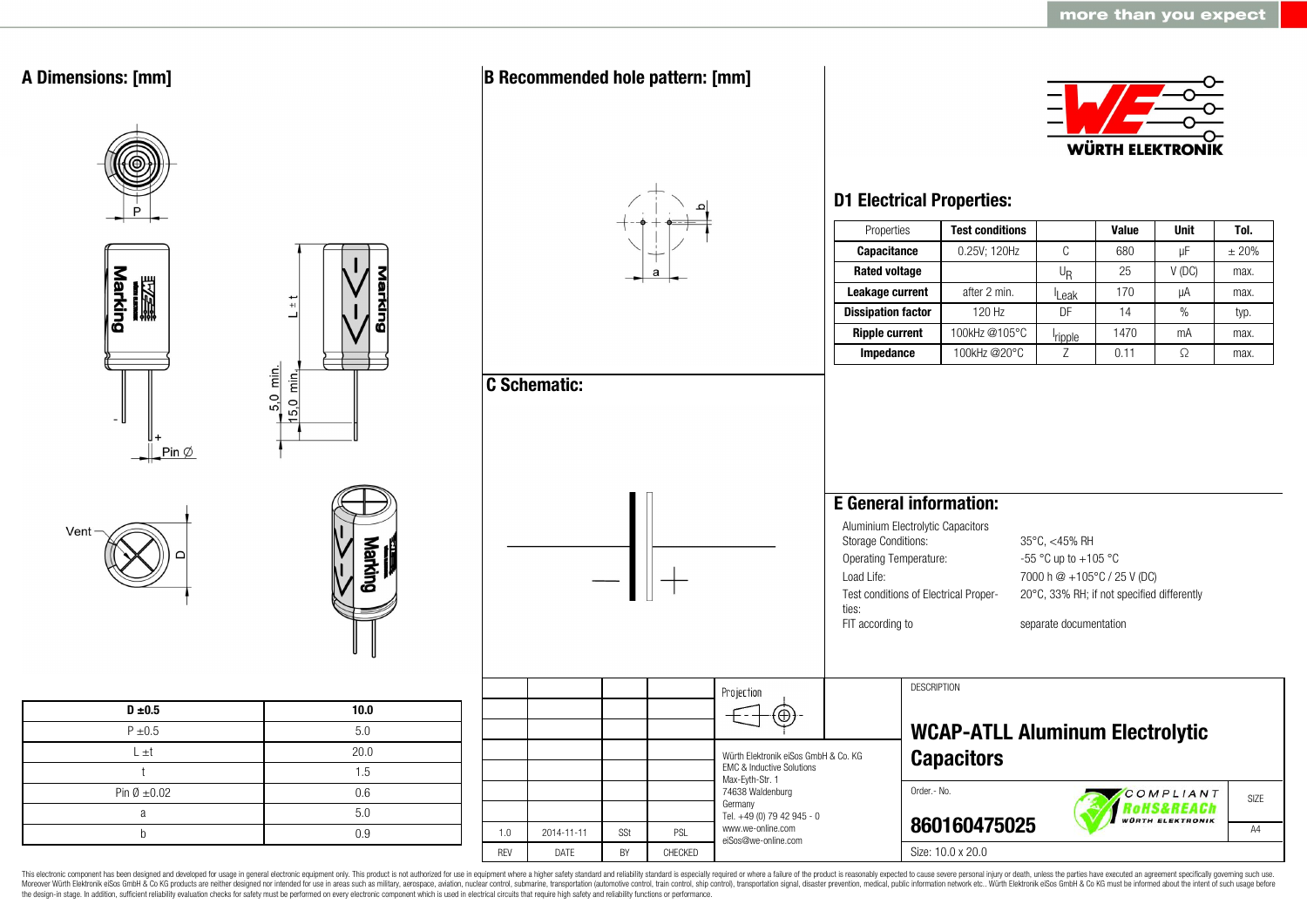

### **Component Marking:**

| <b>Print</b>         | <b>Description</b>                                      |  |  |
|----------------------|---------------------------------------------------------|--|--|
| $1st$ Line           | Capacitance value: 680 µF & Rated voltage: 25 V (DC)    |  |  |
| $2nd$ Line           | WCAP-ATLL & max. operating temperature $+105^{\circ}$ C |  |  |
| 3 <sup>rd</sup> Line | Datecode: YWW                                           |  |  |
| 4 <sup>th</sup> Line | VENT marking                                            |  |  |

### **D2 Multiplier for Ripple Current vs. Frequency:**

| C [µF]/ Frequency [Hz] | 120  | 400  | 1000 | 10000 | 100000 |
|------------------------|------|------|------|-------|--------|
| $C \leq 10$            | 0.47 | 0.59 | 0.85 | 0.97  | .00.   |
| $10 < C \le 100$       | 0.52 | 0.62 | 0.89 | 0.97  | .00.   |
| $100 < C \le 1000$     | 0.58 | 0.72 | 0.90 | 0.98  | .00.   |
| 1000 < C               | 0.63 | 0.78 | 0.91 | 0.98  | .00.   |

|            |            |     |         | Projection<br>⊕                                                              |  | <b>DESCRIPTION</b> | <b>WCAP-ATLL Aluminum Electrolytic</b>            |      |
|------------|------------|-----|---------|------------------------------------------------------------------------------|--|--------------------|---------------------------------------------------|------|
|            |            |     |         | Würth Elektronik eiSos GmbH & Co. KG<br><b>EMC &amp; Inductive Solutions</b> |  | <b>Capacitors</b>  |                                                   |      |
|            |            |     |         | Max-Eyth-Str. 1<br>74638 Waldenburg<br>Germany<br>Tel. +49 (0) 79 42 945 - 0 |  | Order .- No.       | COMPLIANT<br>oHS&REACh<br><b>WÜRTH ELEKTRONIK</b> | SIZE |
| 1.0        | 2014-11-11 | SSt | PSL     | www.we-online.com<br>eiSos@we-online.com                                     |  | 860160475025       |                                                   | A4   |
| <b>RFV</b> | DATE       | BY  | CHECKED |                                                                              |  | Size: 10.0 x 20.0  |                                                   |      |

This electronic component has been designed and developed for usage in general electronic equipment only. This product is not authorized for use in equipment where a higher safety standard and reliability standard is espec Moreover Würth Elektronik eiSos GmbH & Co KG products are neither designed nor intended for use in areas such as military, aerospace, aviation, nuclear control, submarine, transportation (automotive control), stain control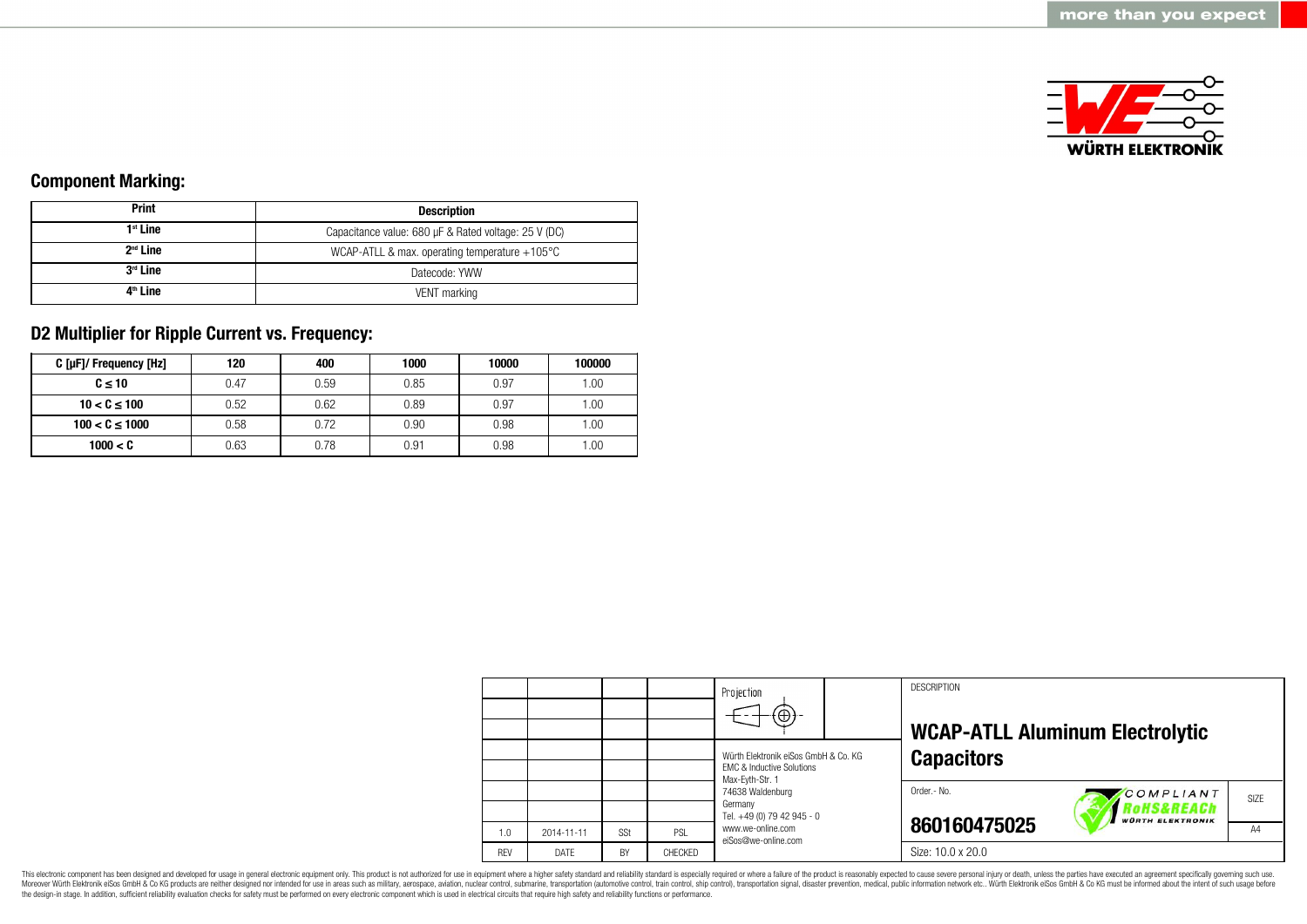### **H Soldering Specifications:**



# **H4: Classification Wave Soldering Profile: H5: Classification Wave Profile**



continuous black line - typical temperature procedure ------ interrupted blue line - min temperature procedure ------ interrupted red line - max temperature procedure

| <b>Profile Feature</b>                                                                                                                                                                          | <b>Pb-Free Assembly</b>                                             | <b>Sn-Pb Assembly</b>                                               |
|-------------------------------------------------------------------------------------------------------------------------------------------------------------------------------------------------|---------------------------------------------------------------------|---------------------------------------------------------------------|
| Preheat<br>- Temperature Min (T <sub>smin</sub> )<br>- Temperature Typical (T <sub>stypical</sub> )<br>- Temperature Max (T <sub>smax</sub> )<br>- Time $(t_s)$ from $(T_{smin}$ to $T_{smax})$ | $100^{\circ}$ C<br>$120^{\circ}$ C<br>$130^{\circ}$ C<br>70 seconds | $100^{\circ}$ C<br>$120^{\circ}$ C<br>$130^{\circ}$ C<br>70 seconds |
| $\triangle$ preheat to max Temperature                                                                                                                                                          | $150^{\circ}$ C max.                                                | $150^{\circ}$ C max.                                                |
| Peak temperature $(T_n)$                                                                                                                                                                        | $250^{\circ}$ C - 260 $^{\circ}$ C                                  | $235^{\circ}$ C - 260 $^{\circ}$ C                                  |
| Time of actual peak temperature $(t_n)$                                                                                                                                                         | max. 10 seconds<br>max. 5 second each wave                          | max. 10 seconds<br>max. 5 second each wave                          |
| Ramp-down rate<br>- Min<br>- Typical<br>- Max                                                                                                                                                   | $\sim$ 2 K/s<br>$\sim$ 3.5 K/s<br>$\sim$ 5 K/s                      | $\sim$ 2 K/s<br>$\sim$ 3.5 K/s<br>$~5$ K/s                          |
| Time $25^{\circ}$ C to $25^{\circ}$ C                                                                                                                                                           | 4 minutes                                                           | 4 minutes                                                           |

refer to EN 61760-1:2006

|            |            |     |         | Projection<br>$\Theta$ )-                                                                                                |  | <b>DESCRIPTION</b> | <b>WCAP-ATLL Aluminum Electrolytic</b> |      |
|------------|------------|-----|---------|--------------------------------------------------------------------------------------------------------------------------|--|--------------------|----------------------------------------|------|
|            |            |     |         | Würth Elektronik eiSos GmbH & Co. KG<br><b>FMC &amp; Inductive Solutions</b>                                             |  | <b>Capacitors</b>  |                                        |      |
|            |            |     |         | Max-Eyth-Str. 1<br>74638 Waldenburg<br>Germany<br>Tel. +49 (0) 79 42 945 - 0<br>www.we-online.com<br>eiSos@we-online.com |  | Order.- No.        | COMPLIANT<br>RoHS&REACh                | SIZE |
| 1.0        | 2014-11-11 | SSt | PSL     |                                                                                                                          |  | 860160475025       | <b>WÜRTH ELEKTRONIK</b>                | A4   |
| <b>RFV</b> | DATE       | BY  | CHECKED |                                                                                                                          |  | Size: 10.0 x 20.0  |                                        |      |

This electronic component has been designed and developed for usage in general electronic equipment only. This product is not authorized for use in equipment where a higher safety standard and reliability standard and reli Moreover Würth Elektronik eiSos GmbH & Co KG products are neither designed nor intended for use in areas such as military, aerospace, aviation, nuclear control, submarine, transportation (automotive control), stain control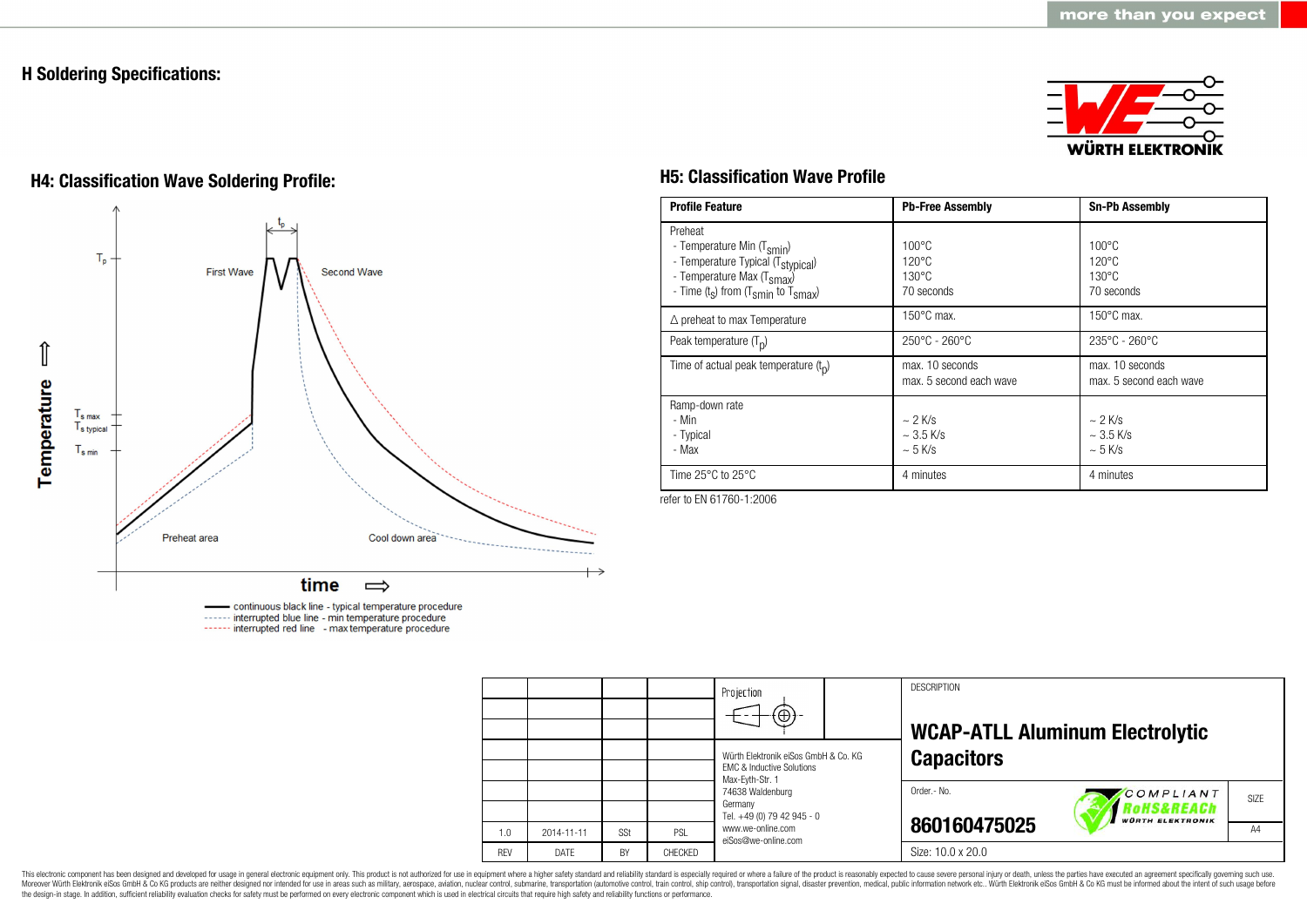### **I Cautions and Warnings:**

### **The following conditions apply to all goods within the product series of WCAP-ATLL of Würth Elektronik eiSos GmbH & Co. KG:**

### **1.1 Polarity**

An Aluminum Electrolytic Capacitor has a polarity. In operation this polarity needs to be considered and adhered. Reverse voltage can damage or destroy an Aluminum Electrolytic Capacitor. This can finally lead to a malfunction. If the polarity in a circuit will be switched or possibly can be reversed, the usage of a non-polar capacitor shall be applied. The polarity of an Aluminum Electrolytic Capacitor is for THT radial types marked like following.

The terminal with shorter lead wire marks the negative terminal. On the sleeve the negative terminal is marked with a color band and thereon are minus signs given. For further details see technical drawing on A1 dimensions in this datasheet.

### **1.2 Overvoltage**

Avoid any overvoltage and do not apply a continuous overvoltage. If an overvoltage is applied to the capacitor, the leakage current can increase drastically. The applied working voltage is not allowed to exceed the rated working voltage of the specific capacitor.

#### **1.3 Operating Temperature**

The capacitor shall not be operated above the operating temperature, which is stated within this datasheet of the specific capacitor. The achievable lifetime of the capacitor is correlating to the applied temperature. In order to achieve the maximum lifetime, the capacitor should be operated by the lowest possible temperature conditions within the application.

#### **1.4 Ripple Current**

The applied ripple current shall not exceed the specified maximum ripple current of the capacitor.

If a higher ripple current is applied as permitted, it can cause excessive heat generation and higher temperature inside the capacitor. This happens due to pole change effects, if ripple current is applied to the capacitor. This can result in damage or lifetime shortage of the capacitor and may cause deterioration.

Electrolytic capacitors are regularly not designed for usage in AC applications and ripple current is applied / based due to parasitic effects on DC signal.

Please see electrical specification within this datasheet for maximum allowed ripple current.

#### **1.5 Charge and Discharge**

Frequent and quick charge / discharge cycles may generate heat inside the capacitor. In worst case this can cause a decrease of capacitance, an increase of leakage current or breakdown.

Applications with rapid charge and discharge cycles should be avoided. For assistance with your application please consult our technical support.

#### **1.6 Vent**

On most Aluminum Electrolytic Types types, a predetermined breaking point is given on the top of the component, which is the so called vent. The vent is there to assure a possible pressure relief and to avoid that the capacitor can explode due to internal pressure, which can occur by applying reverse voltage or a too high ripple current.

A space of at least 3mm above the vent is recommended, in order to assure the full function of the vent. If less space is present the vent maybe cannot operate correctly / completely.

### **1.7 Sleeve**

The sleeve material consists of PVC (polyvinyl-chloride). If excessive heat is applied to the sleeve (e.g. soldering process, etc.) the sleeve may crack or deform.

If the capacitor will be exposed to xylene, toluene or likewise and will be afterwards heated, the sleeve may crack or deform.

The sleeve does not assure any electrical insulation. It is to avoid to use / place the product on a spot where electrical insulation is needed. To assure electrical insulation, especially to the case of capacitor, further actions need to be taken.

#### **1.8 Storage Conditions**

The storage conditions for a capacitor are recommended to be 5 °C up to 35 °C and less than 75 % rel. humidity.

Do not expose the capacitor to environments with hazardous gas, ozone, ultraviolet rays or any kind of radiation. Avoid any contact of the capacitor with direct sunshine, saltwater, spray of water or types of oil during storage..

If a capacitor is stored for a long time without applying voltage or storage conditions of 35 °C or above and more than 75 % relative humidity, the leakage current may increase.

The leakage current will return to normal level when applying the rated voltage to the capacitor before use. If the capacitor was stored for more than 6 months, it is recommended to apply DC working voltage to the capacitor for 30 minutes through a 1 kΩ protective series resistor. All products shall be used before the end of the period of 12 months based on the product date code, if not a 100 % solderability cannot be guaranteed. The capacitance tolerance as specified within the datasheet is only valid on the date of delivery.

#### **1.9 Wave Soldering**

The detailed soldering instruction is given within Soldering Specification in this datasheet.

During wave soldering only the pins / terminals should have contact with hot solder bath / wave. Assure that no direct contact of capacitor body with hot solder bath / wave or any other component will happen. Soldering must be done from the opposite PCB side where capacitor body is placed.

|            |             |     |         | Projection<br>$\bigoplus$                                                    |  | <b>DESCRIPTION</b><br><b>WCAP-ATLL Aluminum Electrolytic</b> |                                                    |                   |  |  |
|------------|-------------|-----|---------|------------------------------------------------------------------------------|--|--------------------------------------------------------------|----------------------------------------------------|-------------------|--|--|
|            |             |     |         | Würth Elektronik eiSos GmbH & Co. KG<br><b>EMC &amp; Inductive Solutions</b> |  | <b>Capacitors</b>                                            |                                                    |                   |  |  |
|            |             |     |         | Max-Evth-Str. 1<br>74638 Waldenburg<br>Germany<br>Tel. +49 (0) 79 42 945 - 0 |  | Order.- No.                                                  | COMPLIANT<br>RoHS&REACh<br><b>WÜRTH ELEKTRONIK</b> | SI <sub>7</sub> F |  |  |
| 1.0        | 2014-11-11  | SSt | PSL     | www.we-online.com<br>eiSos@we-online.com                                     |  | 860160475025                                                 |                                                    | A4                |  |  |
| <b>RFV</b> | <b>DATF</b> | BY  | CHECKED |                                                                              |  | Size: 10.0 x 20.0                                            |                                                    |                   |  |  |

This electronic component has been designed and developed for usage in general electronic equipment only. This product is not authorized for use in equipment where a higher safety standard and reliability standard is espec Moreover Würth Elektronik eiSos GmbH & Co KG products are neither designed nor intended for use in areas such as military, aerospace, aviation, nuclear control, submarine, transportation (automotive control), tain control) the design-in stage. In addition, sufficient reliability evaluation checks for safety must be performed on every electronic component which is used in electrical circuits that require high safety and reliability functions

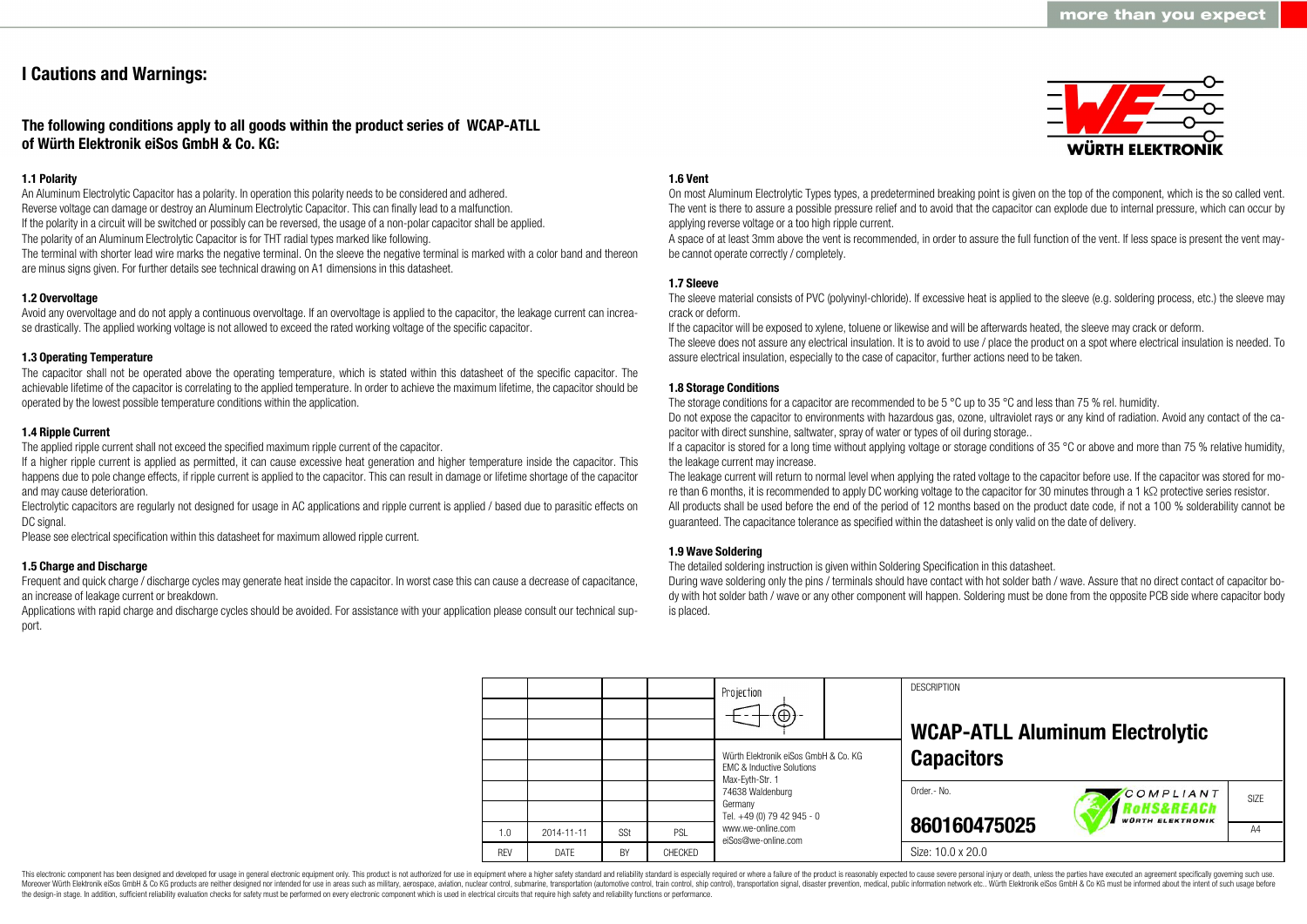# **I Cautions and Warnings (2):**

**The following conditions apply to all goods within the product series of WCAP-ATLL of Würth Elektronik eiSos GmbH & Co. KG:**

#### **1.10 Hand Soldering**

Take care that the tip of solder iron will only contact pins or leadframe of the capacitor to avoid any possible damage of the capacitor.

#### **1.11 Cleaning**

Do not wash the assembled capacitors with the following cleaning agents:

- •petroleum system solvents: may cause degeneration of the rubber seal material
- •alkali system solvents: may cause corrosion and dissolve of the aluminum case
- •halogenated solvents: may cause corrosion and failure of the capacitor
- •acetone: component marking may be erased
- •xylene: may cause deterioration of the rubber seal material
- Verify the following points when washing is are applied to capacitors:
- •Please monitor conductivity, ph-value, specific gravity and the water content of cleaning agents. Contamination adversely affects these characteristics.
- •Be sure to not expose the capacitors under solvent rich conditions or keep capacitors inside a closed container. In addition, please dry the solvents on the PCB and the capacitor sufficiently with an air knife (temperature should be less than the maximum rated category temperature of the capacitor) for 10 minutes.
- •Capacitors can be characteristically and catastrophically damaged by halogen ions, particularly by chlorine ions. The degree of the damage mainly depends upon the characteristics of the electrolyte and rubber seal material. When halogen ions come into contact with the inside of the capacitors, the foil may corrode, when a voltage is applied. This corrosion causes an extremely high leakage current, which results in venting and an open circuit defect.

All other cleaning processes and cleaning agents are not approved by Würth Elektronik eiSos. All cleaning methods need to be tested and validated by the customer.

#### **1.12 Adhesives and Coating Materials**

The usage of any adhesive or coating material, which is containing halogenated solvents, is not allowed. Before applying adhesives or coating materials, make sure that the following points are fulfilled:

- •Take care that the surface and capacitor is dry and clean before applying adhesive or coating, to avoid any contamination with flux residues or cleaning solvents.
- •Assure that no flux residue or spot is left between the rubber seal material of the capacitor and the PCB.
- •Do not fully cover the entire rubber seal surface with adhesive, coating or molding materials. Otherwise the covering of the full rubber seal surface may restrain the natural diffusion of hydrogen gas. Block maximum 80% of the sealed section of a capacitor.
- •If the used adhesive, coating or molding material is containing halogen ions in a large amount, the halogen ions can diffuse and creep into



the capacitor and can damage the capacitor. Both above explained circumstances can result in serious failures.

- •Follow the specified heating and curing instructions given by supplier of the used adhesive or coating material. Avoid excessive pressure or heat on the capacitor by applying coating or adhesive.
- •Take care that hardening of adhesive, coating material was correctly done, so that no solvents do remain.
- •Be aware, that used solvents within adhesive and coating materials can damage the sleeve of the capacitor and can result in changes of the appearance of the sleeve (color, shine and marking).

#### **1.13 Mechanical Stress on lead wire and terminal**

Do not stress the capacitor with the following actions:

- •Applying any excessive force to the lead wire or terminal.
- •Move or turn the capacitor after soldering to the PCB.
- •Bending pins after soldering.
- •Carrying the PCB by picking / holding the board via a capacitor.

#### **1.14 Operation and Usage of the Capacitor**

In operation and usage take care about the following points.

Do not use the capacitor within the following environmental conditions:

- •Environment with high mechanical stress / shocks or vibration (please see this specific datasheet for permitted limits).
- •Environment with high amount of damp condensation, water or types of oil.
- •Direct sunlight, ozone, any kind of radiation or ultraviolet rays.
- •Toxic gases (e.g. ammonium, chlorine and compounds, bromine and compounds, hydrogen sulfide, sulfuric acid).

User should never touch the terminals of the capacitor directly.

Avoid short circuit between terminals with any kind of conductive material (e.g. metal, fluid, acid, alkaline solution).

#### **1.15 Maintenance**

For industrial applications it is recommended to perform periodic inspections. Power supplies shall be turned off before inspection to discharge the capacitor. Check the following points in case of an inspection:

- •Visual inspection of the capacitor to see, if the vent operated for pressure relief and if any leakage of electrolyte has taken place.
- •Measurement of electrical characteristics of the capacitor (according to datasheet, especially leakage current, capacitance and dissipation factor).

In case of deviation or failure according to the specified characteristics, take care to start appropriate actions (e.g. replacement of capacitor).

**DESCRIPTION** Projection **WCAP-ATLL Aluminum Electrolytic** Würth Elektronik eiSos GmbH & Co. KG **Capacitors** EMC & Inductive Solutions Max-Eyth-Str. 1 74638 Waldenburg Order.- No. COMPLIANT SIZE Germany **RoHS&REACh** Tel. +49 (0) 79 42 945 - 0 **VÜRTH ELEKTRONIK 860160475025** www.we-online.com A<sub>4</sub> 1.0 2014-11-11 S<sub>St</sub> PSL eiSos@we-online.com Size: 10.0 x 20.0 REV DATE BY CHECKED

This electronic component has been designed and developed for usage in general electronic equipment only. This product is not authorized for use in equipment where a higher safety standard and reliability standard and reli Moreover Würth Elektronik eiSos GmbH & Co KG products are neither designed nor intended for use in areas such as military, aerospace, aviation, nuclear control, submarine, transportation (automotive control), tain control) the design-in stage. In addition, sufficient reliability evaluation checks for safety must be performed on every electronic component which is used in electrical circuits that require high safety and reliability functions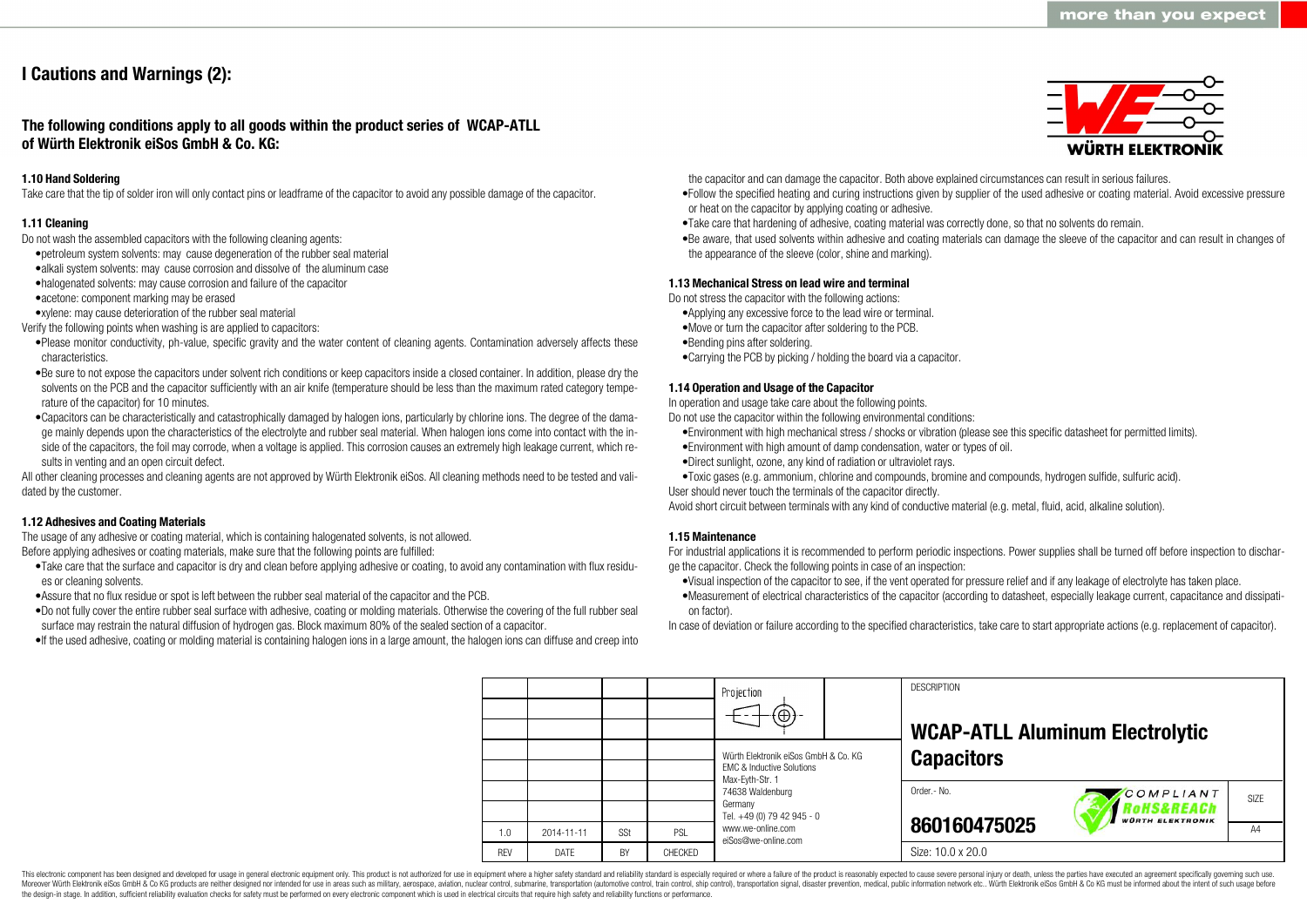## **I Cautions and Warnings (3):**

### **The following conditions apply to all goods within the product series of WCAP-ATLL of Würth Elektronik eiSos GmbH & Co. KG:**

#### **1.16 Emergency Case**

In case of excessive pressure within the capacitor the vent may operate and release this pressure. In case of vent operation gas becomes visible, when the component is in operation. If so, directly turn off the application and disconnect it from the power source. If the application will not be turned off, a possible short circuit of capacitor or a short circuit due to bridging of liquefied gas can possibly damage the circuit and in worst case the application may be dramatically damaged.

Do not stay or position body or face above or in direction of the vent, because in the event of any vent operation, the releasing gas temperature may have over 100 °C.

In case of contact with the electrolyte on skin, wash the skin immediately with soap and water. If the eyes will get in contact with the releasing gas, immediately wash the eyes with water. Whether the gas was inhaled, directly use gargle.

### **1.17 Disposal**

Please contact your local responsible or organization for proper disposal of capacitor.

Also take care to be compliant in order to your local governmental law and restrictions. In case incineration, it should be done with more than 800 °C. Lower temperatures at incineration can result in toxic gases (e.g. chlorine). To avoid any explosion of capacitor, punch holes into the can or crush the capacitor before incineration.



|            |            |     |                | Projection<br>$(\oplus)$                                                     |  | <b>DESCRIPTION</b> | <b>WCAP-ATLL Aluminum Electrolytic</b>            |                   |  |
|------------|------------|-----|----------------|------------------------------------------------------------------------------|--|--------------------|---------------------------------------------------|-------------------|--|
|            |            |     |                | Würth Elektronik eiSos GmbH & Co. KG<br><b>FMC &amp; Inductive Solutions</b> |  | <b>Capacitors</b>  |                                                   |                   |  |
|            |            |     |                | Max-Eyth-Str. 1<br>74638 Waldenburg<br>Germany<br>Tel. +49 (0) 79 42 945 - 0 |  | Order.- No.        | COMPLIANT<br>oHS&REACh<br><b>WÜRTH ELEKTRONIK</b> | SI <sub>7</sub> F |  |
| 1.0        | 2014-11-11 | SSt | PSL            | www.we-online.com<br>eiSos@we-online.com                                     |  | 860160475025       |                                                   | A <sub>4</sub>    |  |
| <b>RFV</b> | DATE       | BY  | <b>CHECKED</b> |                                                                              |  | Size: 10.0 x 20.0  |                                                   |                   |  |

This electronic component has been designed and developed for usage in general electronic equipment only. This product is not authorized for use in equipment where a higher safety standard and reliability standard is espec Moreover Würth Elektronik eiSos GmbH & Co KG products are neither designed nor intended for use in areas such as military, aerospace, aviation, nuclear control, submarine, transportation (automotive control, ship control), the design-in stage. In addition, sufficient reliability evaluation checks for safety must be performed on every electronic component which is used in electrical circuits that require high safety and reliability functions